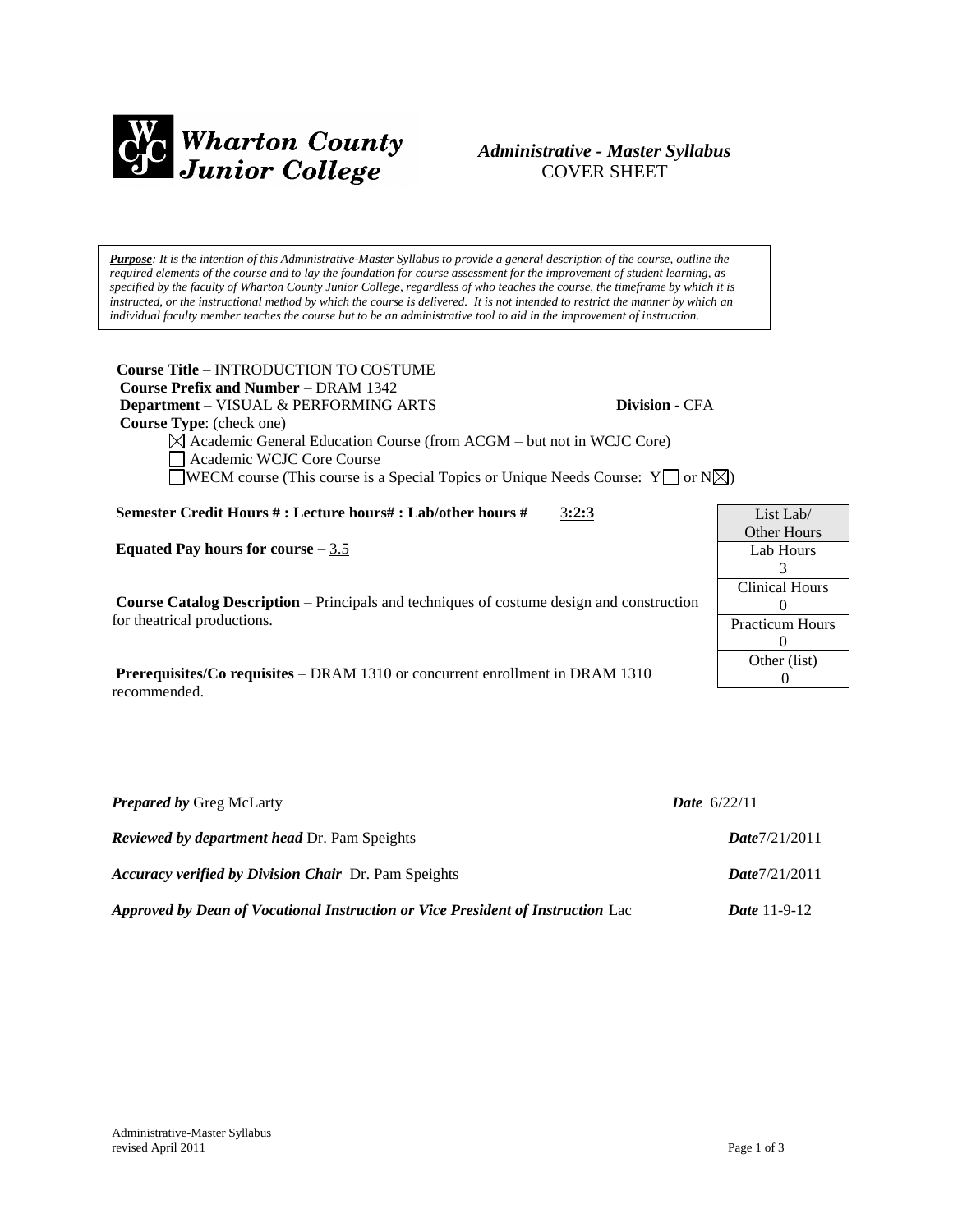

**I. Topical Outline** – Each offering of this course must include the following topics:

Teamwork and collaboration, History of Costumes, Figure Drawing, Thumbnail Sketch, Color Media, Pattern Usage, Basic sewing technique, Design technique, Display and Presentation

#### **II. Course Learning Outcomes**

| <b>Course Learning Outcome</b>                                                                | <b>Method of Assessment</b>                                                                                                                                                                                                                                                                                                                                                                                     |
|-----------------------------------------------------------------------------------------------|-----------------------------------------------------------------------------------------------------------------------------------------------------------------------------------------------------------------------------------------------------------------------------------------------------------------------------------------------------------------------------------------------------------------|
| 1. Recognize costume styles from various historical periods.<br>2. Practice a design process. | 1. Students draw costumes from a variety of periods and keep<br>the work in drawing portfolios.<br>2. Students design one show from concept to finished<br>thumbnails. Designs are assessed based on a four part rubric to                                                                                                                                                                                      |
| 3. Gain proficiency in figure drawing and thumbnails                                          | include; appropriateness and originality of concept; proficiency<br>in design presentation; unity and clarity of design; fidelity to<br>the production.<br>3. Students keep and maintain a design portfolio which is                                                                                                                                                                                            |
| 4. Gain proficiency in color media.                                                           | subject to systematic review. Sketches are assessed in regard to<br>the individual assignments.                                                                                                                                                                                                                                                                                                                 |
| 5. Use patterns to build specific costumes.                                                   | 4. Students utilize colored pencils and watercolor in achieving<br>designs.                                                                                                                                                                                                                                                                                                                                     |
| 6. Gain proficiency with costume construction.                                                | 5. Students use basic and advanced patterns for costume<br>construction.                                                                                                                                                                                                                                                                                                                                        |
| 7. Create a costume design for a play.                                                        | 6. Students are assigned to the costume construction crew for<br>at least one show. Students work are assessed via a 4 part<br>rubric which includes: use of time, proficiency in construction,<br>ability to follow instructions, and final outcome of the work.<br>7. Students create a design for one of the upcoming shows.<br>Students work are assessed using the four part design rubric<br>stated above |

## **III. Required Text(s), Optional Text(s) and/or Materials to be Supplied by Student.**

Theatrical Design and Production: An Introduction to Scene Design and Construction, Lighting, Sound, Costume, and Makeup, by J Michael Gillette, McGraw-Hill, Current Edition, Sketch pad and pencils.

#### **IV. Suggested Course Maximum** - 20

#### **V. List any specific spatial or physical requirements beyond a typical classroom required to teach the course**.

Sewing shop to include cutting table, sewing machines, sewing tools, and drawing space.

#### **VI. Course Requirements/Grading System – Describe any course specific requirements such as research papers or reading assignments and the generalized grading format for the course**

Design Project 30%; Class Projects 30%; Lab 30%; participation 10%. A= 90-100, B=80-89, C=70-79, D= $60-69$  F= 59 and below.

## **VII. Curriculum Checklist**

 $\boxtimes$  - **Academic General Education Course** (from ACGM – but not in WCJC Core) No additional documentation needed

- **Academic WCJC Core Course**